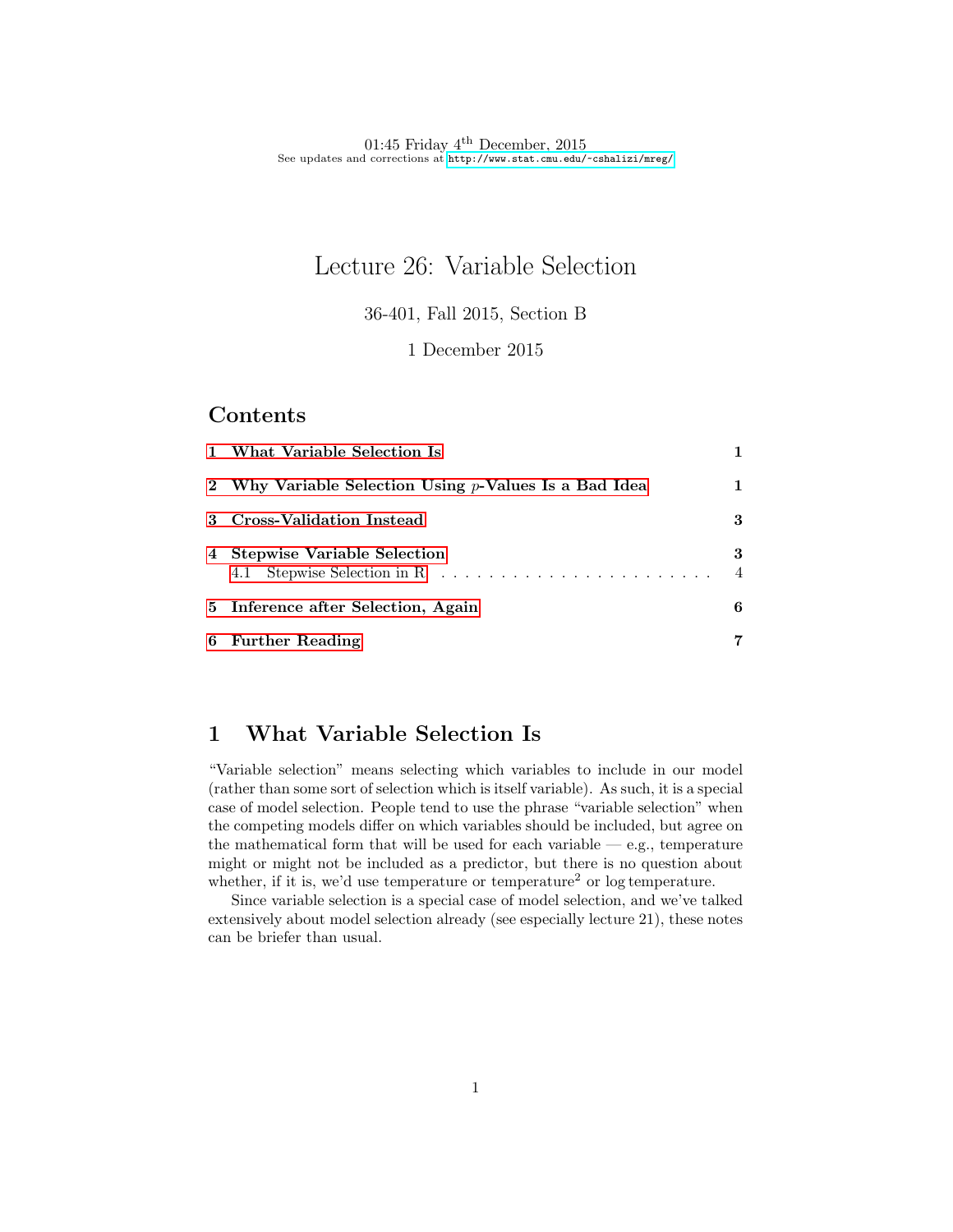## <span id="page-1-0"></span>2 Why Variable Selection Using  $p$ -Values Is a Bad Idea

When we assume the linear, constant-variance, independent-Gaussian-noise model is completely correct, it is easy to test the hypothesis that any particular coefficient is zero. The (Wald) test statistic is

$$
\frac{\hat{\beta}_i}{\widehat{\operatorname{se}}\left[\hat{\beta}_i\right]}
$$

and, under the null hypothesis that  $\beta_i = 0$ , this has a  $t_{n-(p+1)}$  distribution, therefore tending to a z (standard-Gaussian) distribution as  $n \to \infty$ .

It is very, very tempting, and common, to use the  $p$ -values which come from this test to select variables: significant variables get included, insignificant ones do not, ones with smaller p-values (hence larger test statistics) are higher priorities to include than ones with smaller test statistics. This pattern of reasoning shows up over and over again among users of regression, including, I am ashamed to say, not a few statisticians.

The reasons why this is a bad idea were already gone over in lecture 15, so, again, I will be brief. Let us think about what will tend to make the test statistic larger or smaller, by being more explicit about the denominator:

$$
\frac{\hat{\beta}_i}{\sqrt{n\widehat{\text{Var}}[X_i]}}\sqrt{VIF_i}
$$

where  $\widehat{\text{Var}}[X_i]$  is the sample variance of the  $i^{\text{th}}$  predictor variable, and  $VIF_i$ is that variables variance-inflation factor (see Lecture 17). What follows from this?

- 1. Larger coefficients will, all else being equal, have larger test statistics and be more significant  $(\hat{\beta}_i$  in the numerator).
- 2. Reducing the noise around the regression line will increase all the test statistics, and make every variable more significant ( $\hat{\sigma}$  in the denominator).
- 3. Increasing the sample size will increase all the test statistics, and make increasing the sample size will increase an the test state<br>every variable more significant ( $\sqrt{n}$  in the denominator).
- 4. More variance in a predictor variable will, all else being equal, increase the test statistic and make the variable more significant  $(Var[X_i])$  in the denominator).
- 5. More correlation between  $X_i$  and the other predictors will, all else being equal, decrease the test statistic and make the variable less significant  $(VIF<sub>i</sub>$  in the denominator).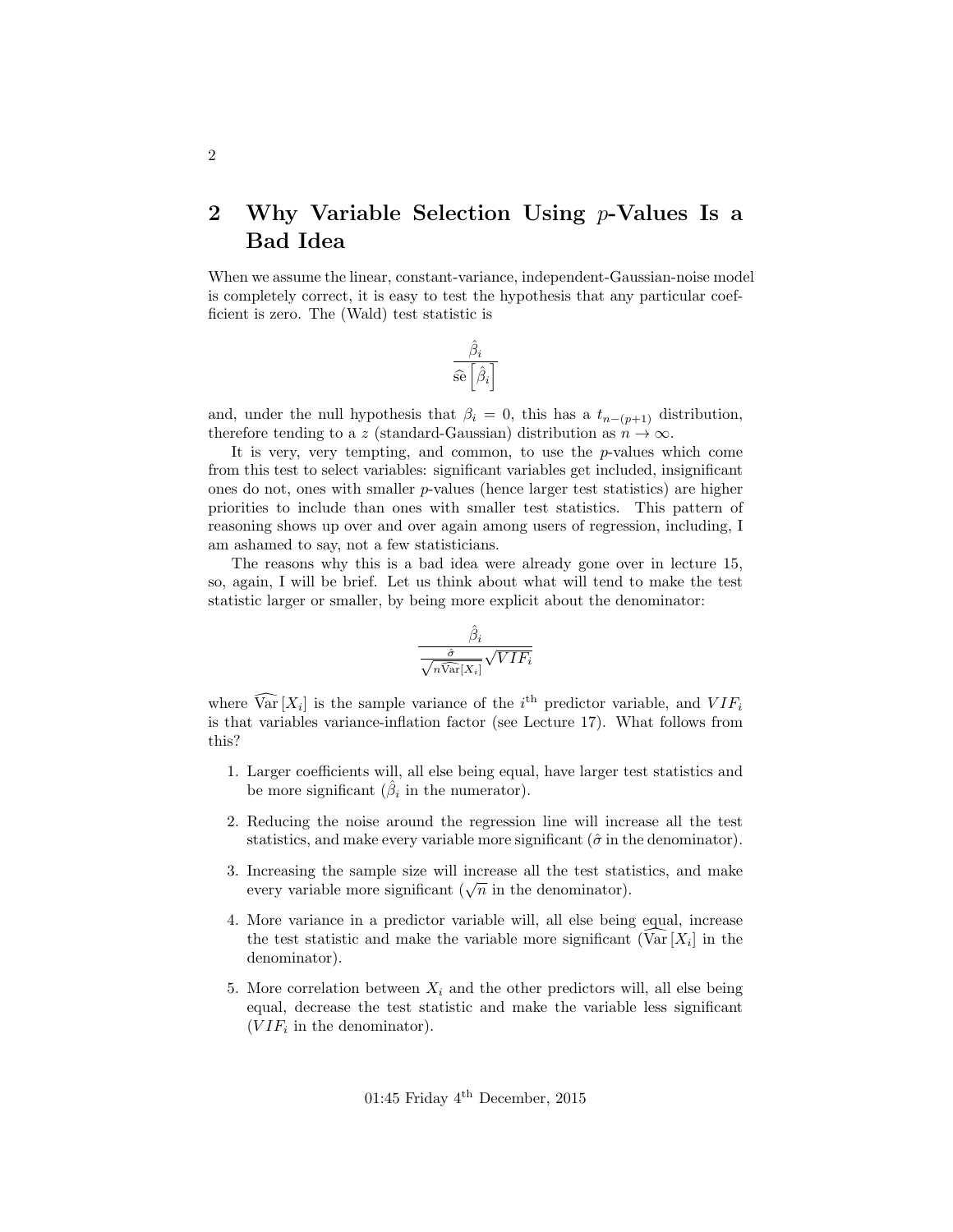The test statistic, and thus the p-value, runs together an estimate of the actual size of the coefficient with how well we can measure that particular coefficient. This is exactly the right thing to do if our question is "Can we reliably detect that this coefficient isn't exactly zero?" That is a very, very different question from "Is this variable truly relevant to the response?", or even from "Does including this variable help us predict the response?" Utterly trivial variables can show up as having highly significant coefficients, if the predictor has lots of variance and isn't very correlated with the other predictors. Very important (large-coefficient) variables can be insignificant, when their coefficients can't be measured precisely with our data. Every variable whose coefficient isn't exactly zero will eventually (as  $n \to \infty$ ) have an arbitrarily large test statistic, and an arbitrarily small  $p$ -value<sup>[1](#page-2-1)</sup>

None of this is even much help in answering the question "Which variables help us predict the response?", let alone "Which variables help us explain the response?"

None of this is fixed by using  $F$ -tests on groups of coefficients, rather than t-tests on individual coefficients.

## <span id="page-2-0"></span>3 Cross-Validation Instead

If we want to use our models to make predictions, then what we want to know is how well the model will predict new data. The  $C_p$  statistic and AIC attempt to estimate this, using how well the model predicted the old data, plus adjustments based on theory. Cross-validation estimates how well the model will predict new data by predicting new data. This is, unsurprisingly, a very good way of estimating how well the model will predict.

The two main forms of cross-validation are leave-one-out, which we have already discussed in detail, and  $k$ -fold cross-validation, which we have spent less time on in class but is described in Lecture 21. They each have their strengths and weaknesses (which is why we have both).

- k-fold CV is fast (the model gets fit only  $k$  times, and typically  $k$  is 5 or 10); it is also "consistent for variable selection", meaning that if one of the models presented to it contains all the relevant predictors, and only the relevant predictors, then the probability of picking that right model  $\rightarrow$  1 as  $n \rightarrow \infty$ . On the other hand, it tends to give somewhat worse predictions than leave-one-out, especially when all the models are wrong.
- Leave-one-out can be slow (because the model must be fit n times), except for linear regression where there is a short-cut formula. LOOCV is inconsistent for variable selection: even with unlimited amounts of data, it tends to include more variables than are necessary, though it will tend to include all the relevant variables. The model it picks tends to have lower prediction errors on new data than those picked by k-fold CV.

<span id="page-2-1"></span><sup>&</sup>lt;sup>1</sup> "Oh my God, it's full of stars." — David Bowman, on increasing his sample size to 2001.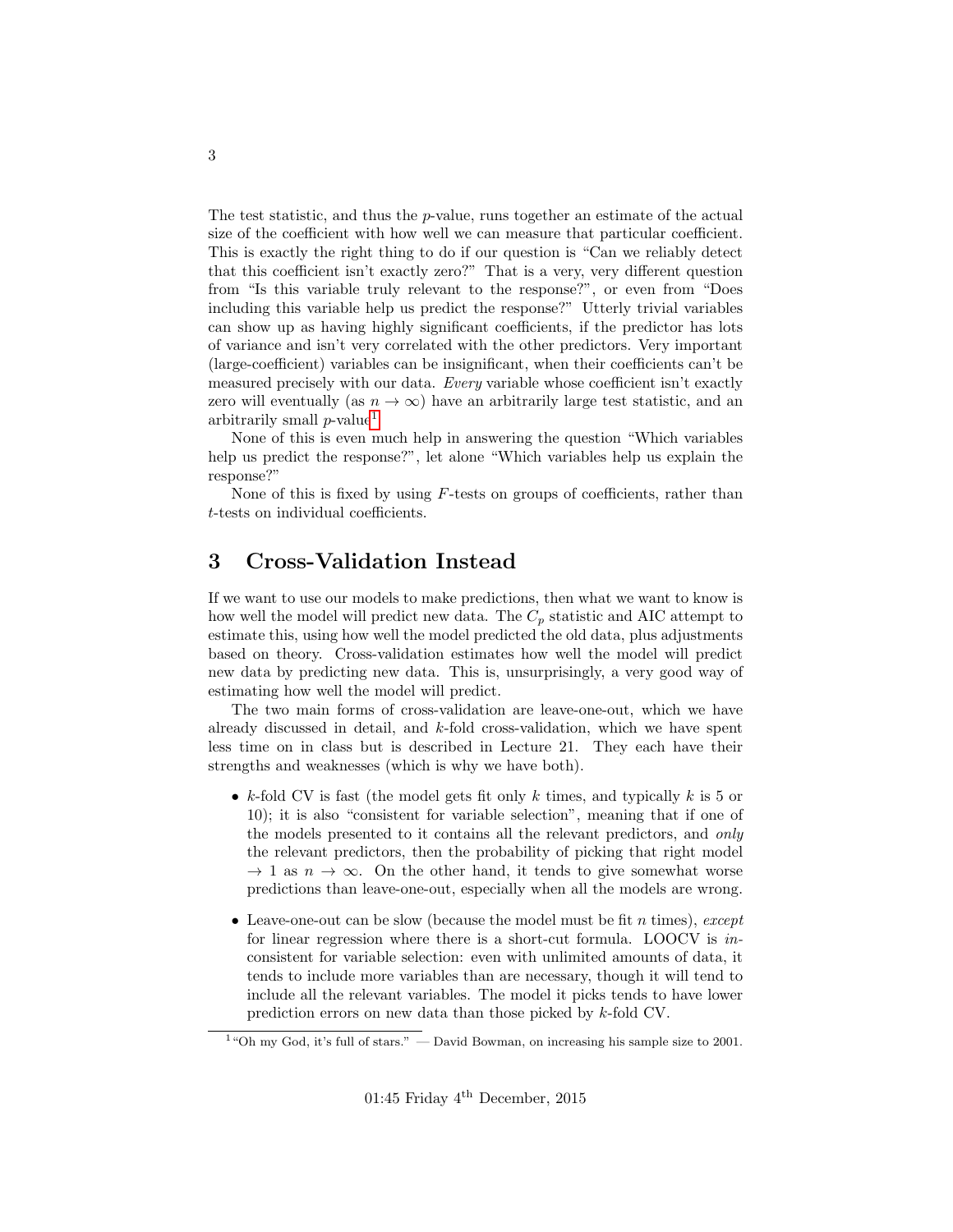As discussed in Lecture 21,  $C_p$  and AIC are best seen as approximations to leave-one-out, which avoid the step of re-fitting the model, or even of calculating the short-cut formula (which still involves summing over every data point).

## <span id="page-3-0"></span>4 Stepwise Variable Selection

"Stepwise" or "stagewise" variable selection is a family of methods for adding or removing variables from a model sequentially.

Forward stepwise regression starts with a small model (perhaps just an intercept), considers all one-variable expansions of the model, and adds the variable which is best according to some criterion. This criterion might be "lowest p-value", "highest adjusted  $R^{2n}$ , "lowest Mallow's  $C_p$ ", "lowest AIC", "lowest score under cross-validation", etc. This process is then repeated, always adding one variable at a time, until the criterion stops improving. In **backwards** stepwise regression, we start on the contrary with the largest model we're willing ton contemplate, and keep eliminating variables until we no longer improve. The obvious forward-backward or mixed stepwise variable selection procedure will contemplating both adding and removing one variable at each step, and take the best step.

In a forward-backward algorithm we could easily add one variable, then add or remove another, and then remove the first variable we'd added. This is because these stepwise algorithms only look at models which are close (one variable away from) the variable we started with<sup>[2](#page-3-2)</sup> In principle, we could just look at all possible linear models based on a given set of variables, and compute our criterion (adjusted  $R^2$ ,  $C_p$ , AIC, LOOCV, etc.) for each one of them; this is called all-subsets variable selection, because each model corresponds to a subset of the variables. With p variables there are  $2^p$  possible models, so allsubsets regression becomes, literally, exponentially more time-consuming with more variables; this is the only real justification for the stepwise procedures.

#### <span id="page-3-1"></span>4.1 Stepwise Selection in R

The simplest function for stepwise model selection is the step function, which is built in to R. It can do forward or backward selection, or both, and you can specify both the smallest model to consider (so those variables are always included), and the largest. It can, however, only use AIC or BIC as the selection criteria.

Here's an example of how it works<sup>[3](#page-3-3)</sup>, for the real estate data set from homework  $8^4$  $8^4$ .

<span id="page-3-3"></span><span id="page-3-2"></span><sup>2</sup>As search algorithms, they are "greedy".

 $3$ The trace argument controls how much step prints out as it tries various models. Larger values print out more information; the default, trace=1, is already a lot. Setting it to zero suppresses this. I urge you to re-run these examples with trace=1, but I doing so would substantially lengthen these notes.

<span id="page-3-4"></span><sup>&</sup>lt;sup>4</sup>But without any attempt at cleaning the data by removing outliers, etc.; this is just to illustrate the syntax, not as a full-scale data analysis.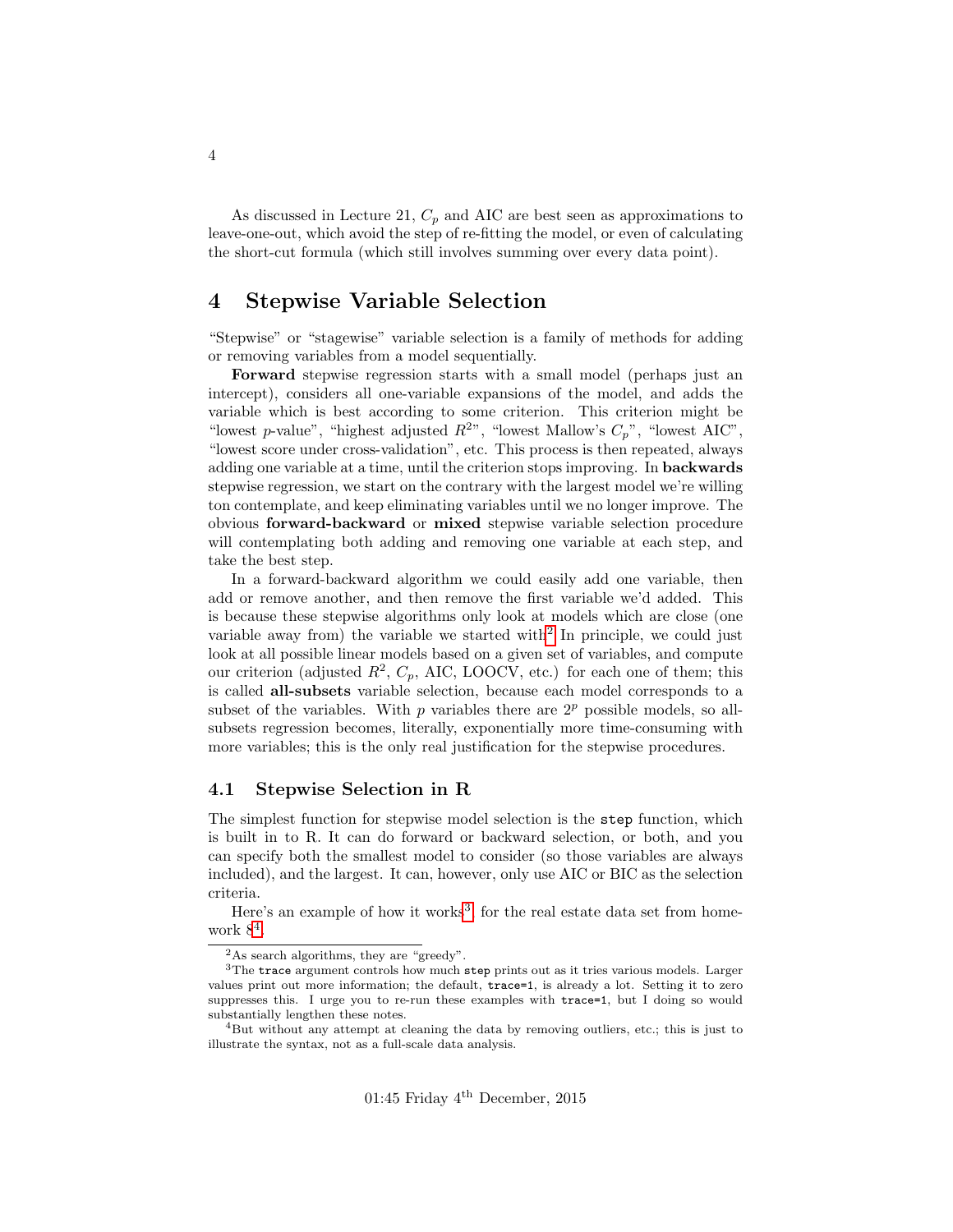```
real.estate <- read.csv("http://www.stat.cmu.edu/~cshalizi/mreg/15/hw/08/real-estate.csv")
# Fit a "kitchen sink" model
 # But don't try to use the ID numbers as a predictor variable!
(realty.lm.all <- lm(Price ~ . -ID, data=real.estate))
##
## Call:
## lm(formula = Price ~ . - ID, data = real.estate)
##
## Coefficients:
## (Intercept) Sqft Bedroom Bathroom
## -2.390e+06 1.075e+02 -9.712e+03 -1.067e+02
## Airconditioning Garage Pool YearBuild
## -1.222e+04 1.732e+04 1.249e+04 1.279e+03
## Quality Lot AdjHighway
## -5.390e+04 1.422e+00 -2.717e+04
step(realty.lm.all, direction="backward", trace=0)
##
## Call:
## lm(formula = Price ~ Sqft + Bedroom + Garage + YearBuild + Quality +
## Lot, data = real.estate)
##
## Coefficients:
## (Intercept) Sqft Bedroom Garage YearBuild
## -2.233e+06 1.093e+02 -1.007e+04 1.665e+04 1.191e+03
## Quality Lot
## -5.223e+04 1.415e+00
```
By comparison to the kitchen sink model, this drops bathrooms, air-conditioning, the pool, and adjacency to highways.

Of course, we could start with a very simple model and expand:

```
(realty.lm.minimal <- lm(Price ~ 1, data=real.estate))
##
## Call:
## lm(formula = Price ~ 1, data = real.estate)
##
## Coefficients:
## (Intercept)
## 277894
step(realty.lm.minimal, scope=list(upper = realty.lm.all,
                           lower= realty.lm.minimal), direction="forward",
     trace=0)
##
## Call:
```
01:45 Friday  $4^{\text{th}}$  December, 2015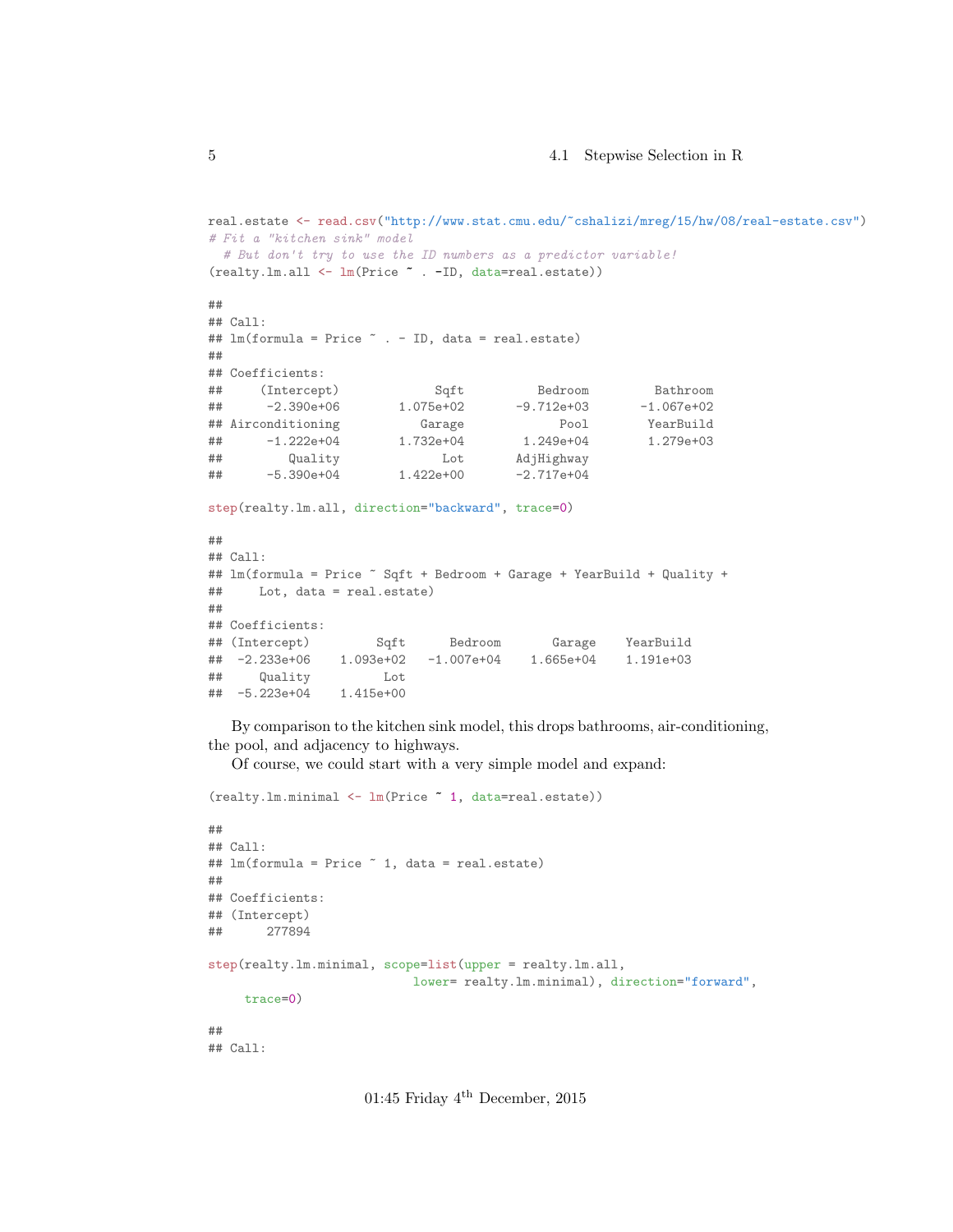```
## lm(formula = Price ~ Sqft + Quality + YearBuild + Lot + Garage +
## Bedroom, data = real.estate)
##
## Coefficients:
## (Intercept) Sqft Quality YearBuild Lot
## -2.233e+06 1.093e+02 -5.223e+04 1.191e+03 1.415e+00
## Garage Bedroom
## 1.665e+04 -1.007e+04
```
This begins with an intercept-only model, and then adds variables. Here giving a lower limit to the scope is pretty much superfluous, we could just give it an upper limit, but it doesn't hurt.

Of course, we can also ask step to consider both adding and subtracting variables:

```
step(realty.lm.minimal, scope=list(upper = realty.lm.all,
                        lower= realty.lm.minimal),
    direction="both", trace=0)
##
## Call:
## lm(formula = Price ~ Sqft + Quality + YearBuild + Lot + Garage +
## Bedroom, data = real.estate)
##
## Coefficients:
## (Intercept) Sqft Quality YearBuild Lot
## -2.233e+06 1.093e+02 -5.223e+04 1.191e+03 1.415e+00
## Garage Bedroom
## 1.665e+04 -1.007e+04
```
(This just so happens to reach the same answer as only doing forward selection.)

If we want to only consider models which include certain terms, we can do that through changing the lower limit of the scope:

```
(realty.lm.comforts <- lm(Price ~ Pool+Airconditioning, data=real.estate))
##
## Call:
## lm(formula = Price " Pool + Airconditioning, data = real. estate)##
## Coefficients:
## (Intercept) Pool Airconditioning
## 188852 64335 101760
step(realty.lm.comforts, scope=list(upper=realty.lm.all,
                         lower=realty.lm.comforts), direction="both",
    trace=0)
```